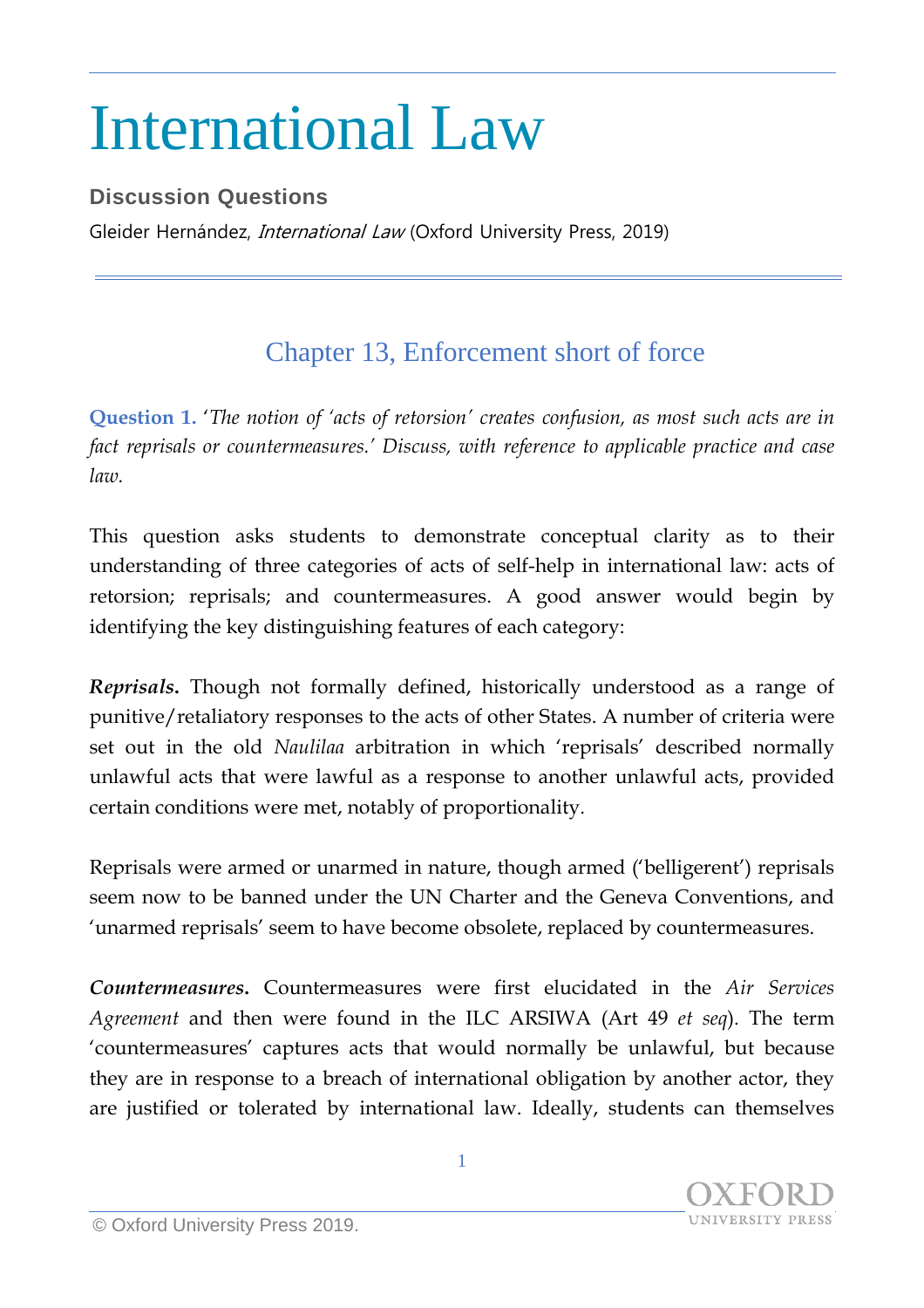identify several of the key criteria to be met for an act to be considered a countermeasure: i) they must respond to a breach by another actor and be aimed to induce that State to end its breach; ii) they must be temporary or reversible; iii) they must be proportionate to the injury suffered (*Gabčíkovo-Nagymaros*); iv) they are not forcible; v) they do not breach IHRL, IHL, or norms of *jus cogens*.

*Acts of retorsion***.** Countermeasures and reprisals therefore differ significantly from acts of retorsion in one key regard: the first two categories encompass normally unlawful acts that are justified or excused by the breach of another. An 'act of retorsion' is an unfriendly act taken in response to the act of another, but that is not unlawful as such. An act of retorsion may be taken under any circumstances and its legality does not depend on any breach by any other actor. A number of examples include the suspension of trade relations or the imposition of visas, provided no treaty obligation is breached.

The best responses will go further than just point out the inherent (*a fortiori*) legality of acts of retorsion, and will engage in the debate as to whether there are additional conditions, such as proportionality, on acts of retorsion. Though of course acts of retorsion must comply with customary international law and *jus cogens* as they are by definition lawful, there have been controversial arguments suggesting that acts of retorsion should be limited to 'proportionate' responses to the act of the other State.

## **Question 2.** *Is there a right to be free of economic coercion in international law?*

The notion that States have a right to be free of economic coercion has been suggested to exist. This would be based on the right of States to non-interference in their internal affairs (see e.g. *Nicaragua* judgment of the ICJ, which upheld the right to non-intervention in the context of armed force). A right to be free from coercion through armed intervention is indeed enshrined under the Charter. But what about unarmed coercion?

Some General Assembly Resolutions (e.g. UNGA Res 2131, UNGA Res 3171, UNGA Res 3281) have called for a right to be free from economic coercion. There

2